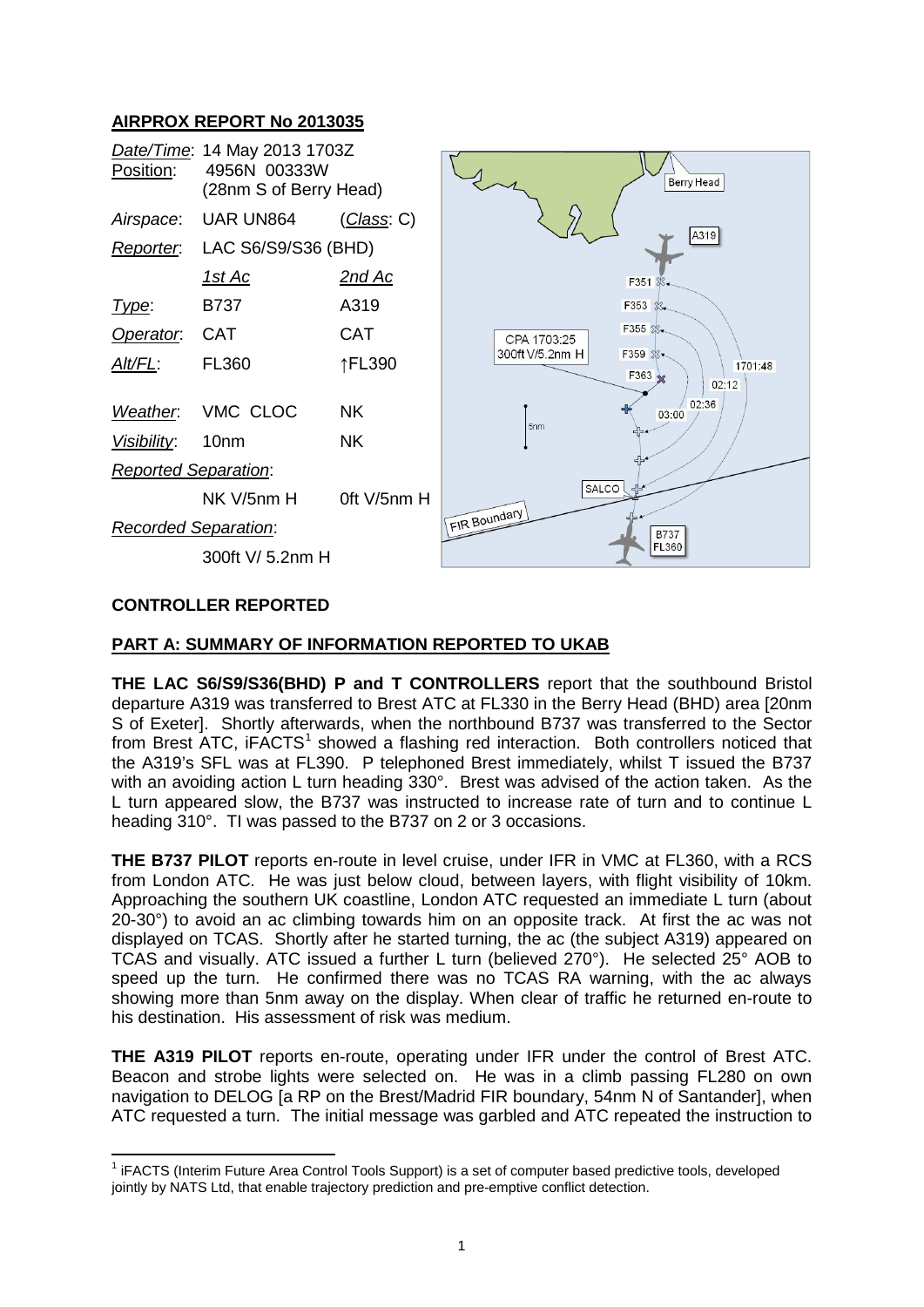turn L 30°, which was carried out. Shortly afterwards, a TCAS TA was received on an ac above on a reciprocal track. The TA was quickly resolved and ATC cleared the A319 pilot direct to DELOG again. As far as he was aware ATC separation was not compromised as he believed the other ac was at least 5nm away. However, without the turn instruction he assessed that a TCAS RA would probably have occurred. He reported the severity as low.

#### **Factual Background**

The Airprox occurred in Class C airspace. Standard separation required is 5nm horizontal and/or 1000ft vertical.

#### **Analysis and Investigation**

#### **CAA ATSI**

CAA ATSI had access to written reports from the BHD T and P controllers and the LAC SUP, together with reports from both pilots, area radar recordings, RTF recordings and transcripts of the London Control frequency and desk-side telephone calls. ATSI also had access to the analysis of the incident conducted by Brest ACC. Further information was provided by NATS Swanwick ATSI.

At 1658:00 UTC the A319 was passing FL318, climbing to FL330, 10nm NE of BHD and was transferred to Brest Control by BHD T.

At 1658:58 the Mode S SFL of the A319 changed to FL390. At 1659:53, as the aircraft had been 'OutComm'd' (selected as being no longer in communication with that sector) in the Interim Future Area Control Tools Support (iFACTS) and had crossed the transfer of control point, the SFL of the A319 disappeared from the aircraft's data block.

At 1701:37 the B737 contacted the BHD Sector at FL360 on a reciprocal track to the A319, which was passing FL349, 30nm NNE of the B737. The climb rate of the A319 had slowed from approximately 1000fpm to 400-450fpm as the aircraft approached FL349. As the BHD T 'InComm'd' the B737 (i.e. selected it as being in communication with that sector) the separation monitor displayed a flashing red confliction against the A319 (no confliction would have been displayed by iFACTS previously as each pilot was in communication with a different ACC).

At 1701:54 the BHD T used the over-ride function to see the SFLs of all ac on the display and observed that the SFL of the A319 was FL390. 7 seconds later low-level STCA activated.

At 1702:06 the A319 and the B737 were 23.7nm and 900ft apart. The BHD T instructed the B737, "...*turn left immediately avoiding action heading three four zero degrees*".

At 1702:20 the BHD P telephoned Brest and told them that London was turning the B737 L, to which Brest replied that they were also turning L with the A319. The B737 was given TI on the A319 and at 1702:27, when the two aircraft were 17.8nm and 600ft apart, the B737 was instructed *"...turn left as much as you can radar heading three one zero degrees now*". High-level STCA activated and updated TI was passed to the B737 stating that the A319 was "...*a range of ten miles climbing passing flight level three five six*".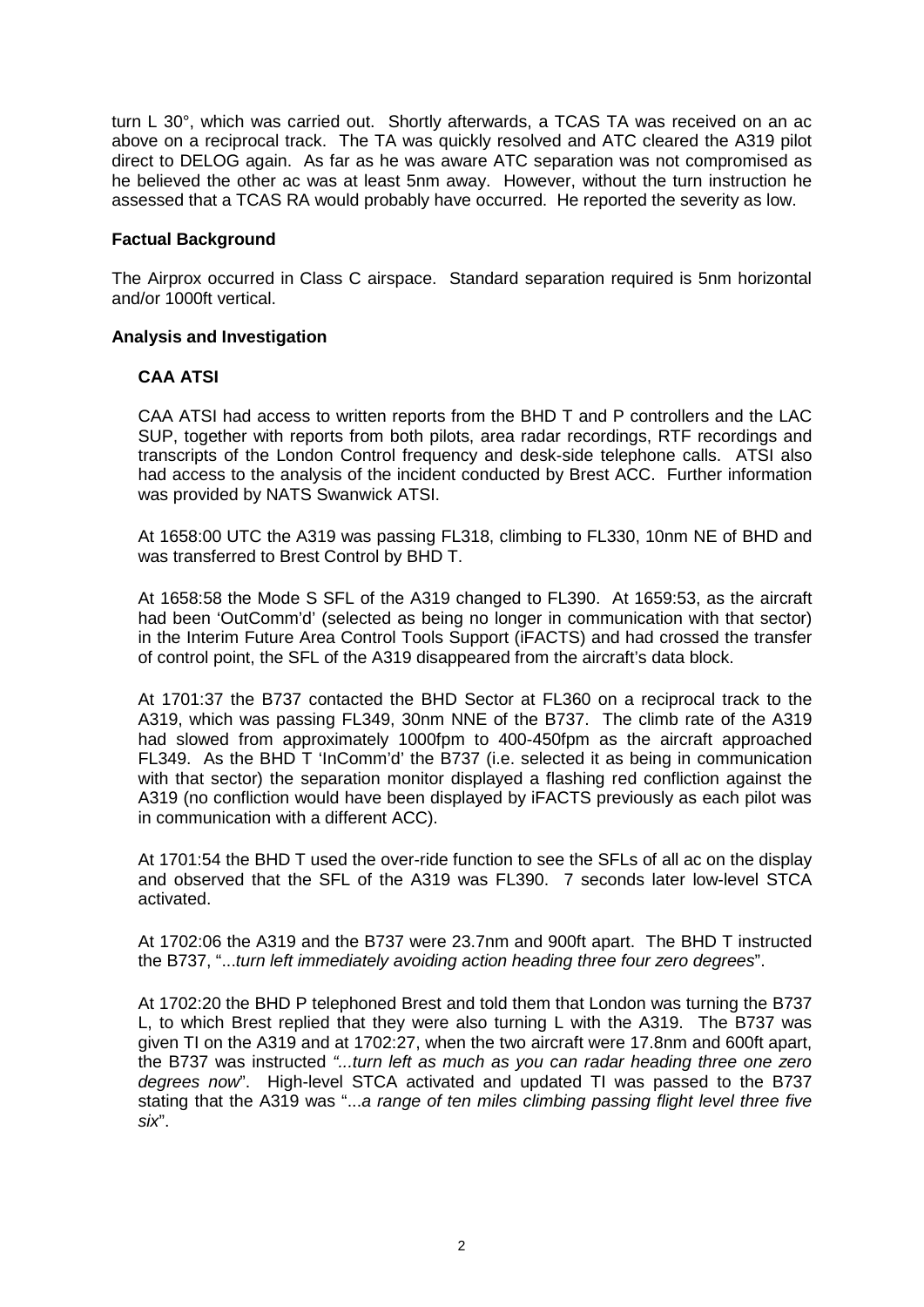At 1703:20 the B737 was informed that the A319 was passing down its RHS. At 1703:25 (CPA) both ac had turned away from each other and were 5.2nm apart with the A319 300ft above the B737 (see Figure 1).



Figure 1

The report from the A319 pilot stated that, after being asked to turn L by ATC (Brest control), the crew received a TCAS TA; however, it was quickly resolved and the pilot did not believe that separation had been compromised.

The BHD T stated that although the SFL was observed to change on the A319 following transfer to Brest he did not think anything of it and became occupied with other tasks. When the B737 pilot called on frequency neither the T nor the P realised that the A319 was climbing. As the iFACTS separation monitor displayed a confliction the controllers checked the Mode S SFL and discovered that the selected level of the A319 was FL390.

# **Brest ACC**

Brest ACC, Local Safety Commission, reports that the KW sector was manned with 2 fully qualified Air Traffic Controllers. The B737 was maintaining FL360, en route to SALCO [a RP on the London/Brest FIR boundary, 40nm S of BHD]. The A319 pilot called Brest still 8nm N of BHD, climbing to FL330. Flight plan management system CAUTRA profile for Bristol departures is London S6 -> Brest VS. This profile is designed to let Brest decide which final flight level will be allocated to these flights. This explains why S6/S9/S36 cleared the A319 to FL330 and not higher. The KW radar controller cleared the A319 to route direct to DELOG. The pilot then read back this message correctly and requested FL390 for his cruising level. In accordance with the LOA between Brest and London ACCs, the A319 was released to continue climbing to FL390 (subject Brest traffic). Flights cleared to climb to, or above, FL 310 by London S6/S36 are released for further climb by Brest, without prior coordination with S36. However, when climb clearance to FL390 was issued to the A319, the conflicting B737 was not detected by Brest ATC. A few minutes earlier, the B737, at FL360, had crossed another ac's track and was cleared to resume its own navigation direct to SALCO. Having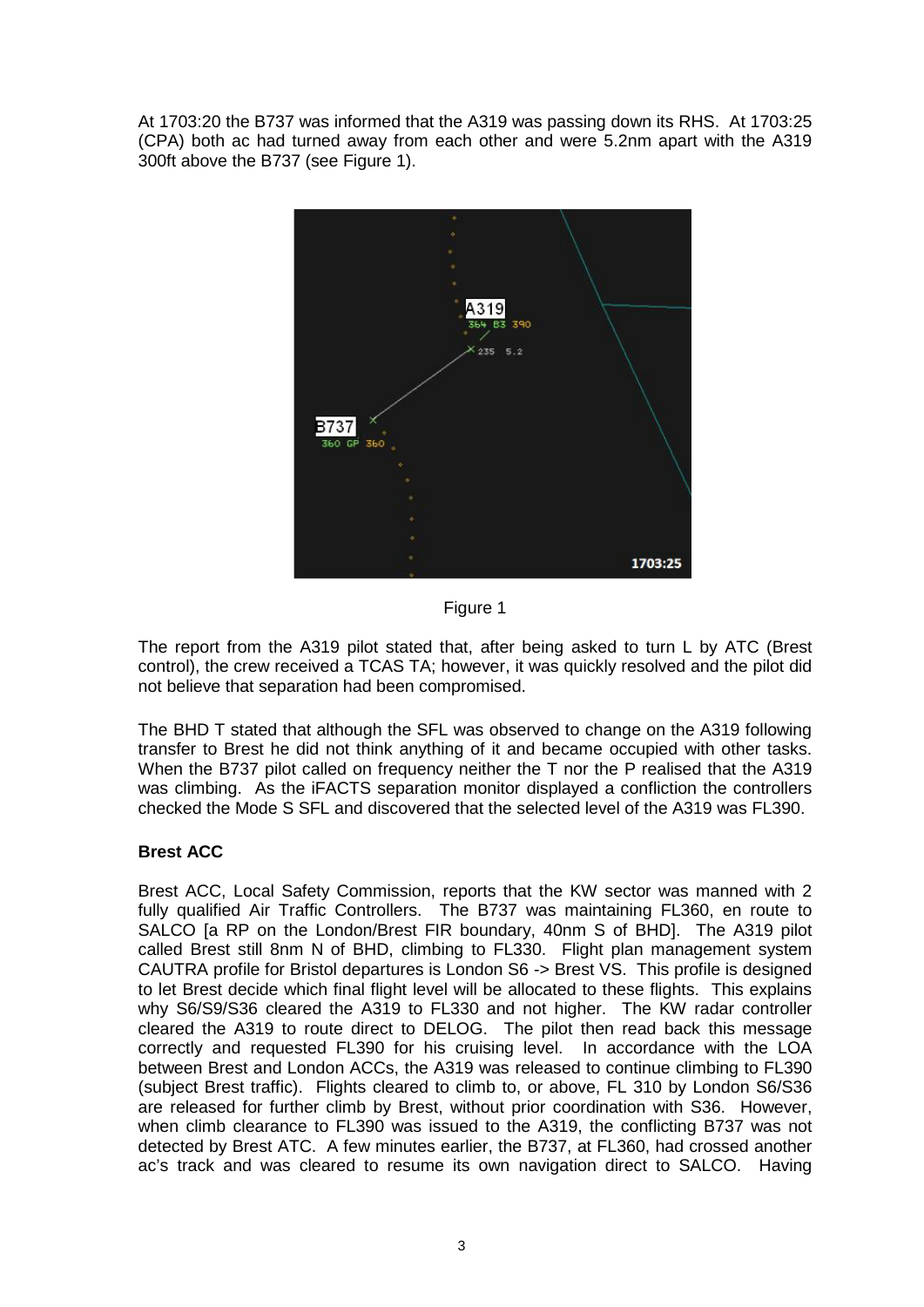resolved this problem, it is possible that ATC considered the B737 would no longer be a factor to other traffic, thus overlooking its presence when issuing the climb clearance to the A319. Additionally, ATC turned its attention to two other ac, which were routeing to DELOG at FL370. Approximately two minutes later, the B737 was transferred to London S36. Meanwhile, the A319 continued climbing at the approximate average rate of 1000fpm (calculated using data from replay software EPOQUES). When the two ac were about 27nm apart, the A319 leveled at FL350 for about 20sec. As soon as climb was resumed, an STCA was displayed on the radar displays.

The radar controller reacted, transmitting to the A319 pilot, "[A319 C/S] immediately turn errr…right errr 2 0 degrees, 3 0…". The hesitation in the transmission was as a result of the P telling him to delay any action. The P was in telephone contact with London S36, discovering that S36 had turned the B737 L. After this turn co-ordination, Brest radar instructed the A319 to turn L 30°. Meanwhile, S36 had turned the B737 L 50 (at first 20°, then another 30°). Appropriate action ensured that standard separation was maintained between the two ac.

## **Summary**

Both ac were operating in Class C airspace. At the time of the Airprox, the A319 pilot was under the control of Brest ATC and the B737 pilot was being controlled by LAC BHD sector. The southbound A319 was transferred to Brest ATC at FL330 in the BHD area. Shortly afterwards, when the northbound B737 was transferred to BHD from Brest, at FL360, iFACTS showed a flashing red interaction. The T and P noticed that the A319's SFL was FL390. P telephoned Brest immediately, whilst T issued the B737 with an avoiding action L turn. Brest was advised of the action taken and the A319 was also turned L. A further L turn was issued to the B737. TI was passed to the B737 on 2 or 3 occasions. As a result of turns given to both ac, separation was maintained. Neither ac received a TCAS RA.

## **PART B: SUMMARY OF THE BOARD'S DISCUSSIONS**

Information available included reports from the pilots of both aircraft, transcripts of the relevant RT frequency, radar video recordings, reports from the air traffic controllers involved and reports from the appropriate ATC authorities.

The Board members quickly decided that the cause of the Airprox was that Brest ATC had cleared the A319 pilot to climb through the level of the B737; Brest had admitted this was the case in their report. Discussion then took place about the operating aspects of iFACTS. Civil controller members were very concerned that when an aircraft is 'OutComm'd' i.e. no longer in communication with the sector, the Selected Flight Level (using Mode S information) of the aircraft disappears from the aircraft's data block. This, they commented, removes the ability for controllers to monitor the intended level of an aircraft, especially, as in this case, it was still within UK airspace when it was transferred to Brest ATC. The NATS advisor explained that the reason for removing an aircraft's data, after it had been transferred, was to reduce clutter on the radar display, and that there is no requirement to monitor SFLs. On this occasion, when the A319 was transferred to Brest ATC, neither of the subject aircraft were under the control of the BHD Sector. Consequently, even if the sector had been aware of the potential confliction, avoiding action could not have been taken as there was no communication possible with either aircraft. Civil controller members pointed out that if the A319's SFL had been displayed, showing the aircraft climbing to FL390 i.e. through the level of the B737, early co-ordination could have taken place with Brest to resolve the confliction. Because of the Members concern about the removal of SFL's it was agreed that a recommendation should be made to NATS Ltd to review the procedure for Mode S display near the FIR boundary. A civil airline pilot member commented that it should be made clear that other safety measures such as TCAS and Short Term Conflict Alert were